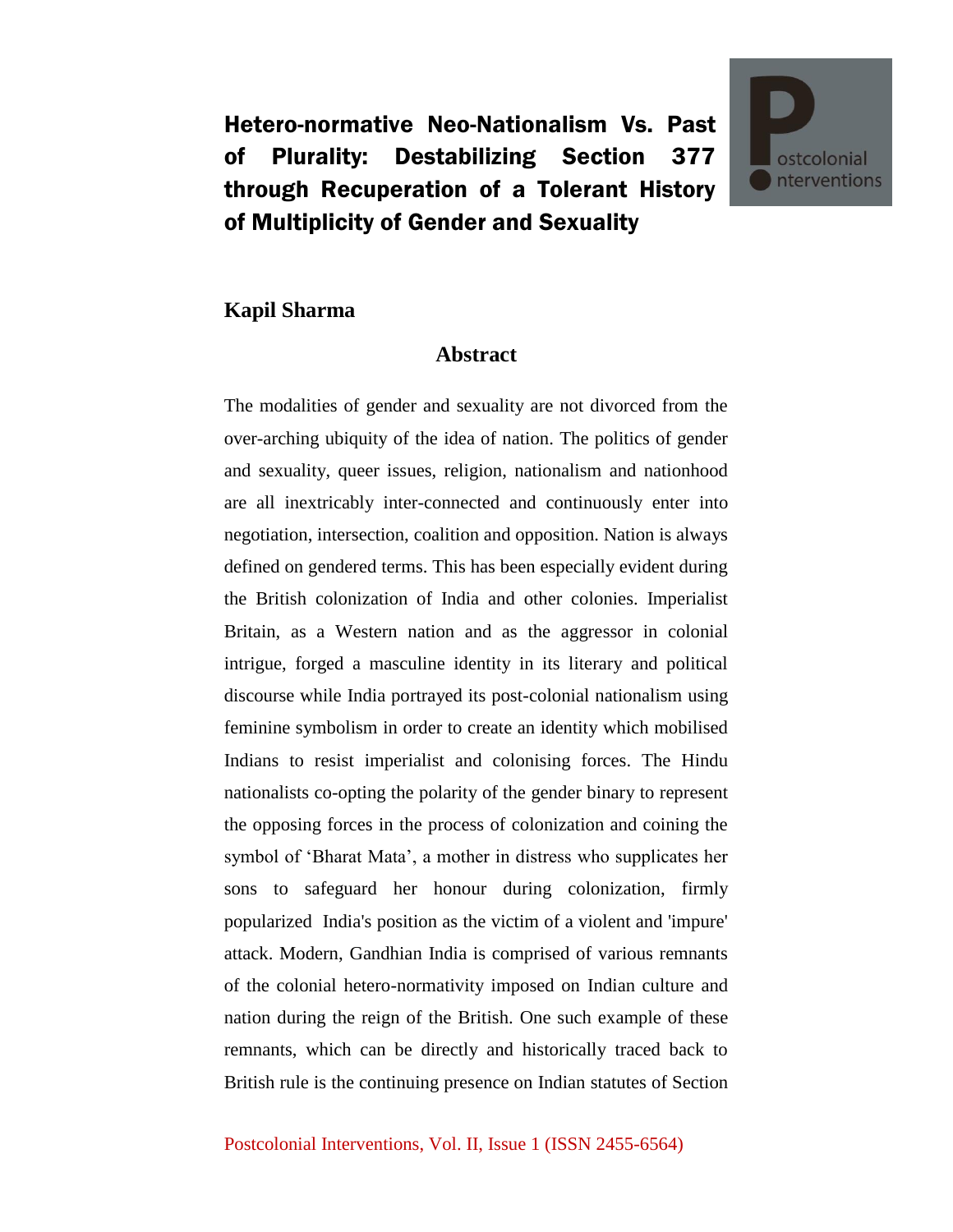377 of the Indian Penal Code, which affirms the colonial 'hangover' with which the Indian nation continues to grapple. The issue has demonstrated irony of post-colonial India, where, proponents of the law show a tendency to argue that the law protects Indian culture despite its clear link to colonialism. The paper will engage with the grotesque paradoxes and incongruities pertaining to the notions of gender, sexuality and queerness in contemporary politics of religion in India. It will also examine their dubiousness in the face of misinterpretations and the appropriation of Hinduism into a hetero-normative framework, hetero-normativity itself being a western import. It also problematizes the disjunction between the contemporary right wing Hindu radicalization and the ancient myths, legends and sects of the Indian subcontinent that had polymorphosity and queerness of gender and sexuality as its inherent constituents. The contemporary stalwarts of right wing Hindu nationalism, the spiritual leaders - Baba Ramdev being the most controversial figure - contribute to the naturalization of right wing ideologies under the guise of conclusively representing Indian culture. Ramdev, through his representation of Indian Hindu morality, otherizes and alienates alternate sexualities and sexual practices as anomalies to the 'natural order' and a Western 'disease'. The entire array of political ideologies that coalesce with this heteronormative manipulation and misrepresentation of Hindu spirituality are all juxtaposed with and subverted by a recuperation and re-analysis of the pre-colonial history of the Indian subcontinent. The fluidity of sexuality and gender during this period, in addition to the recognition and celebration of sexualities and sexual practices external to the hetero-normative gender binary in the absence of consolidated, unified and Eurocentric ideas of nationalism and of the 'nation', stands in stark contrast with modern